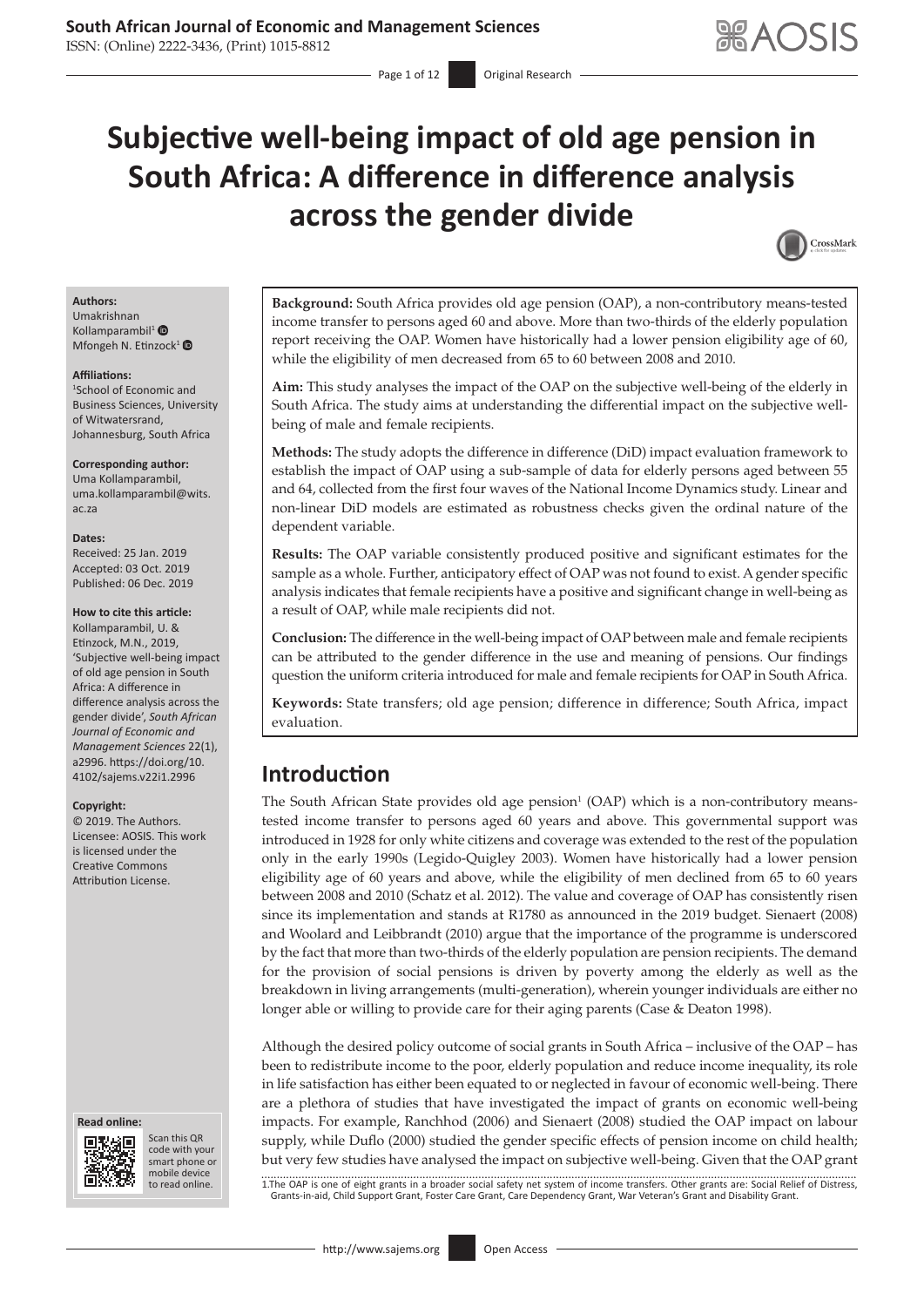is over three times the value of the food poverty line (R547 in 2018), it represents a sizable source of income for the elderly and is therefore expected to produce positive and significant impacts on life satisfaction.

Ulloa, Moller and Sousa-Poza (2013) conducted an extensive review of the theoretical literature from economics, psychology and gerontology to provide insights into how subjective wellbeing evolves across an average lifespan. However, the study concedes that it is difficult to estimate, with certainty, whether the relationship between age and well-being across a lifespan is linear or convex. Based on a cross-country analysis Shin (2018) analyses the impact of public pension on well-being but does not find a significant relationship. One limitation of this study is that it does not identify a causal impact and further does not differentiate gender. Contrary to Shin (2018), Grogan and Summerfield (2019) used a fuzzy regression discontinuity methodology in a Russian sample and found pension to positively impact on the well-being of predominantly women. The study used a five-point scale to capture the life-satisfaction spectrum, however, the literature indicates that life satisfaction is ideally measured on a 10-point Cantril ladder scale (Ortiz-Ospina & Roser 2019). The only known study, to the best of the authors' knowledge, that directly relates OAP to subjective well-being of recipients in South Africa is Schatz et al. (2012). The study finds that despite improving financial well-being, the impact of pensions on subjective well-being is gendered and transitory. According to the study, well-being for recently pension-eligible women (aged 60–64 years) was higher compared to women in the prepension-eligible category (age 55–59 years), confirming the positive impact of pension on the elderly.

Schatz et al. (2012)'s study suffers from several methodological issues that may compromise the reliability of the findings. The first of these problems relates to the data used in the study. In the data used, there was no direct measure of pension receipt leading the authors to rely on age eligibility requirement to indicate that the grant was received. This is a problem because the South African OAP has age and income thresholds which must be met for an individual to qualify. Therefore, attaining the legal age of 60 years does not necessarily imply that the individual qualifies for a grant. Consequently, they admit that their results represent intent to treat and not necessarily average treatment on the treated effects. The second problem has to do with the model implemented, wherein the logistic regressions used do not necessarily establish causal effect. Further, the study suffers from being regionally constrained as it was conducted in the Agincourt sub-district in rural northeast South Africa near the border with Mozambique and cannot be said to be wholly representative of South Africa.

In this study we make several improvements to Schatz et al. (2012) due to the availability of the National Income Dynamics Study (NIDS) longitudinal data set which contains more detailed information on actual grant recipients enabling an impact assessment of the OAP. We also test for gender differences, based on the arguments made by Schatz et al. (2012) that the differences in gender roles and gendered poverty stresses pre- and post-pension receipt can result in statistically significant differences. Further, since men are more likely to have income prior to pension receipt, their pensions do less for household members' health and wellbeing compared to women (Case & Deaton 1998; Duflo 2003). We thus also expect the impact of OAP to be lower for men than for women. Furthermore, we also test for anticipation effect for men and women. The analysis is undertaken within a quasi-experimental setting which produces the causal average treatment on the treated. It is for these reasons that this study makes an original contribution to literature.

# **Data and variables**

# **Data**

The empirical analysis makes use of data from the NIDS conducted by the Southern Africa Labour and Development Research Unit (SALDRU). It is the first national panel study to document the dynamic structure of a sample of household members in South Africa (Leibbrandt, Woolard & De Villiers 2009). A total of 29 733 core sample members are tracked over four waves from 2008 to 2015 (Chinhema et al. 2016), allowing for analysis of key changes in peoples' experiences of their incomes, expenditure, assets, access to services, education, health and other dimensions of well-being.

The sample for the current study is restricted to an unbalanced panel of 1277 individuals aged between 55 and 64 years over the first four NIDS waves. The starting point for this quasiexperimental design is the identification of treatment<sup>2</sup> and control groups. Individuals in the treatment group consists of all elderly persons aged<sup>3</sup> between 60 and 64 years who receive pension on turning 60 years. There are two initial periods (prior to turning 60) without grant income proceeded by two post periods with grant income. Control group A (*Treat A*) is composed of individuals who are 55–59 years old and earn a monthly income of less than R12 300 which is also the government threshold at which co-residing couples qualify to receive the grant (SASSA 2017). The main reason for including this group is to check for the anticipatory effect of the OAP.

For the purpose of this study, individuals are weighted in accordance with the panel weights correcting for potential over-concentration or under-concentration of observations due to non-responses and attrition in the panel over the four waves (Chinhema et al. 2016). In general, the distribution of life satisfaction scores is similar regardless of whether the weights are applied (Kannemeyer 2016). Given the unbalanced nature of the panel data set (1277 individuals accounting for 2931 observations over the four waves), the panel weight serves the purpose of correcting for this bias.

# **Variables**

The dependent variable in this study is subjective well-being which is measured as the level of satisfaction that an 2.In this study, treatment refers to taking up the OAP.

3.Ages are separated into 5-year intervals to capture effect of recent grant take-up.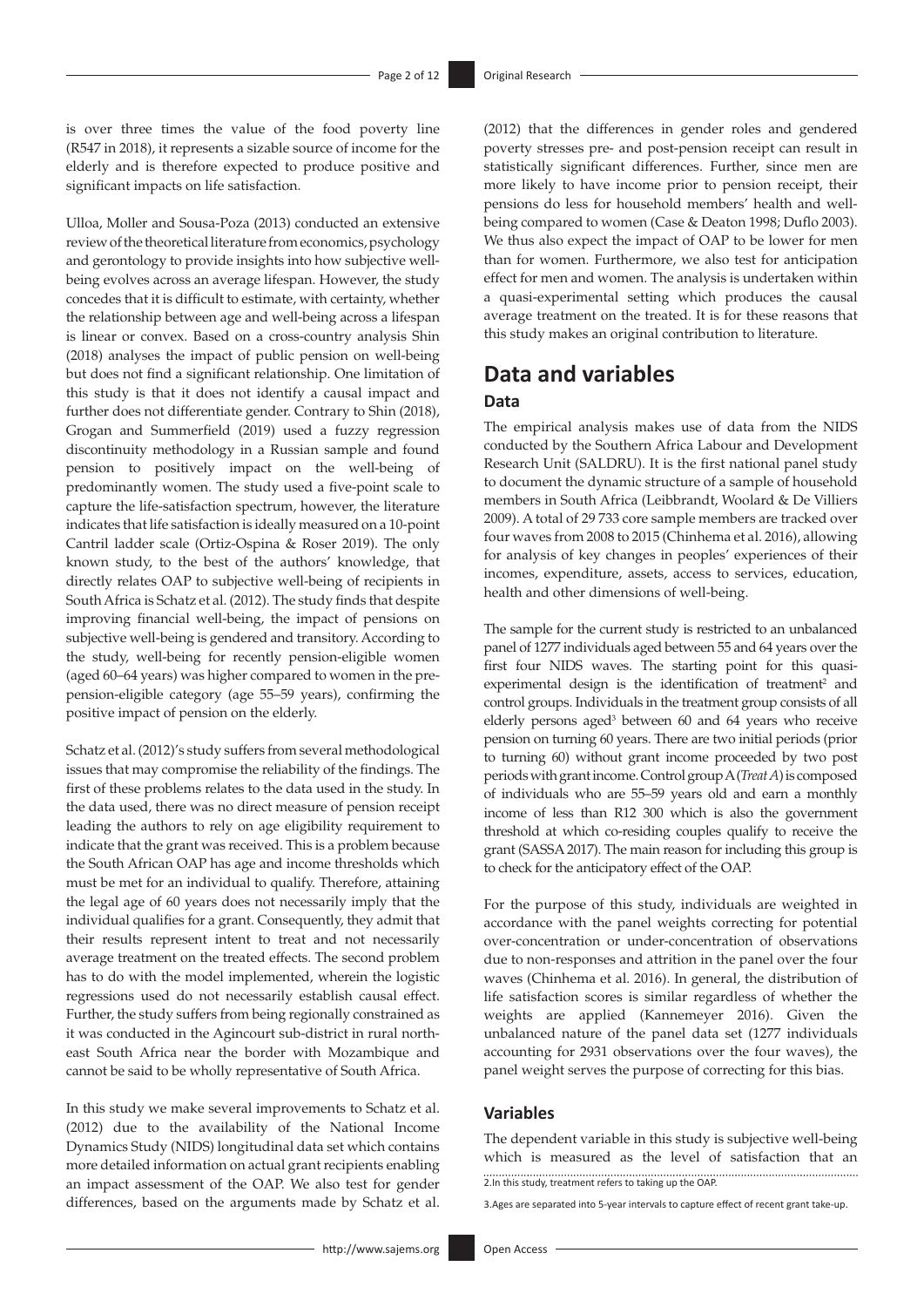individual currently experiences. Within the adult questionnaire of the NIDS data set, individuals 15 years and above are asked to rate the current level of general life satisfaction on a scale from 1 to 10, where 1 represents 'very dissatisfied' and 10 represents 'very satisfied'. Following Woolridge (2012), we consider the variable as cardinal in nature given that the number of categories is more than eight. As such, linear estimation techniques are considered appropriate. Nevertheless, as a robustness check we collapse the response categories to three to account for measurement bias and apply ordinal regression techniques.

In the ordinary least square (OLS) regressions and fixed effects (FE) models, the target variable is the binary dummy variable for OAP recipient. The NIDS adult data questionnaire provides alternative indicators of the variable. In one instance respondents are asked to state if they currently receive the OAP grant while in another the actual amount of grant received is stated. The preferred approach in capturing the variable is to create a dummy which equals 1 if the elderly person receives OAP, and 0 otherwise. Based on the poverty alleviation and empowerment effects cited in literature (Case & Menendez 2007; Duflo 2003), we expect the OAP variable to have a positive and significant coefficient.

Due to the multi-determinant nature of the dependent variable, other covariates have been included in the various models in accordance with factors that determine life satisfaction in the literature. Income is a key determinant of well-being (Herrera, Razafindrakoto & Roubaud 2006; Hinks & Gruen 2007; Inkeles 1960). The measure of absolute income was constructed as total household monthly income (adjusted for inflation) divided by the household size (per capita income). We also include the square of per capita income to account for the diminishing returns to income that are suggested in the literature (Kollamparambil 2019). Both per capita income and its square are divided by 1000.

It has been recognised that individual utility or welfare functions may be interdependent, and that relative or comparison income may play an important role in determining well-being. Subjective well-being is predicted to be diminished by the higher income of others, through feelings of relative deprivation or reduced status (Posel & Casale 2011). The subjective measure of relative income is directly observable in the NIDS data. All adults are asked to assess their relative economic rank in South Africa by identifying their position on a six-rung ladder from poorest (1) to richest (6). The expected sign for the relative income variable is positive.

South African literature (Ebrahim, Botha & Snowball 2013; Hinks & Gruen 2007; Moller 1998) highlights that well-being differs substantially across races, with the black African race group experiencing lowest levels of well-being. As such we include a dummy variable taking the value 1 for the black race and 0 for others. The coefficient is expected to be negative and significant.

Health status has been noted as one of the most important determinants of subjective well-being and its significance is usually stronger than other variables such as income, education and unemployment (Gerdthman & Johannesson 2001). Kollamparambil (2019) notes that in the South African context health is a critical determinant of well-being. Perceived health status is measured subjectively and ranked as excellent (5), very good (4), good (3), fair (2) or poor (1). Gender is included in the estimations as a dummy variable, 1 being male and 0 otherwise. Studies in other country contexts have observed men to have higher levels of life satisfaction compared with woman (Meisenberg & Woodley 2015), however, in the South African case this has not come out statistically significant in recent studies (Kollamparambil 2019).

Marital status is obtained from the adult questionnaire where responses were classified as married, living with a partner, widow/widower, divorced/separated and never married. We collapsed these response categories by creating a dummy variable equal to 1 if the individual is currently married or living with partner and 0 otherwise. Blanchflower and Oswald (2004) and Myers (1999) provide evidence that married persons have higher subjective well-being than persons who are either separated, divorced or widowed. Botha and Booysen (2013) also find married individuals to have higher levels of life satisfaction in the South African context. The study further finds that married women report greater life satisfaction compared to women in other relationship arrangements.

There are various ways the education variable could be constructed but to give a simple and clearer measure, the various levels of education are converted into a single continuous variable measuring the total number of years of schooling the individual has obtained. Because education has both economic and non-economic benefits, it is assumed years of schooling will result in positive impacts on life satisfaction (Knight, Song & Gunatilaka 2009; Ravallion & Lokshin 1999; Throop 2011). Years of schooling is therefore expected to have a positive and significant impact on life satisfaction in South African literature (Ebrahim et al. 2013; Kollamparambil 2019).

Evidence on the impact of engaging in religious affiliations has produced consistent positive and significant impacts on life satisfaction (Clark & Lelkes 2005; Hayo 2004). The importance of religious activities in the NIDS data set is categorised as *not important at all*, *unimportant*, *important* and *very important*. Out of these four categories, a dummy variable is coded as 1 if the individual finds religious activities important or very important and 0 if not important at all or unimportant. Based on the South African studies that have highlighted the important role religion plays in the wellbeing of individuals (Kollamparambil 2019), we expect the coefficient to be positive and significant.

We also include a variable that measures individuals' perceived safety in their communities (Powdthavee 2005). Naturally, if they feel their neighbourhood is unsafe and that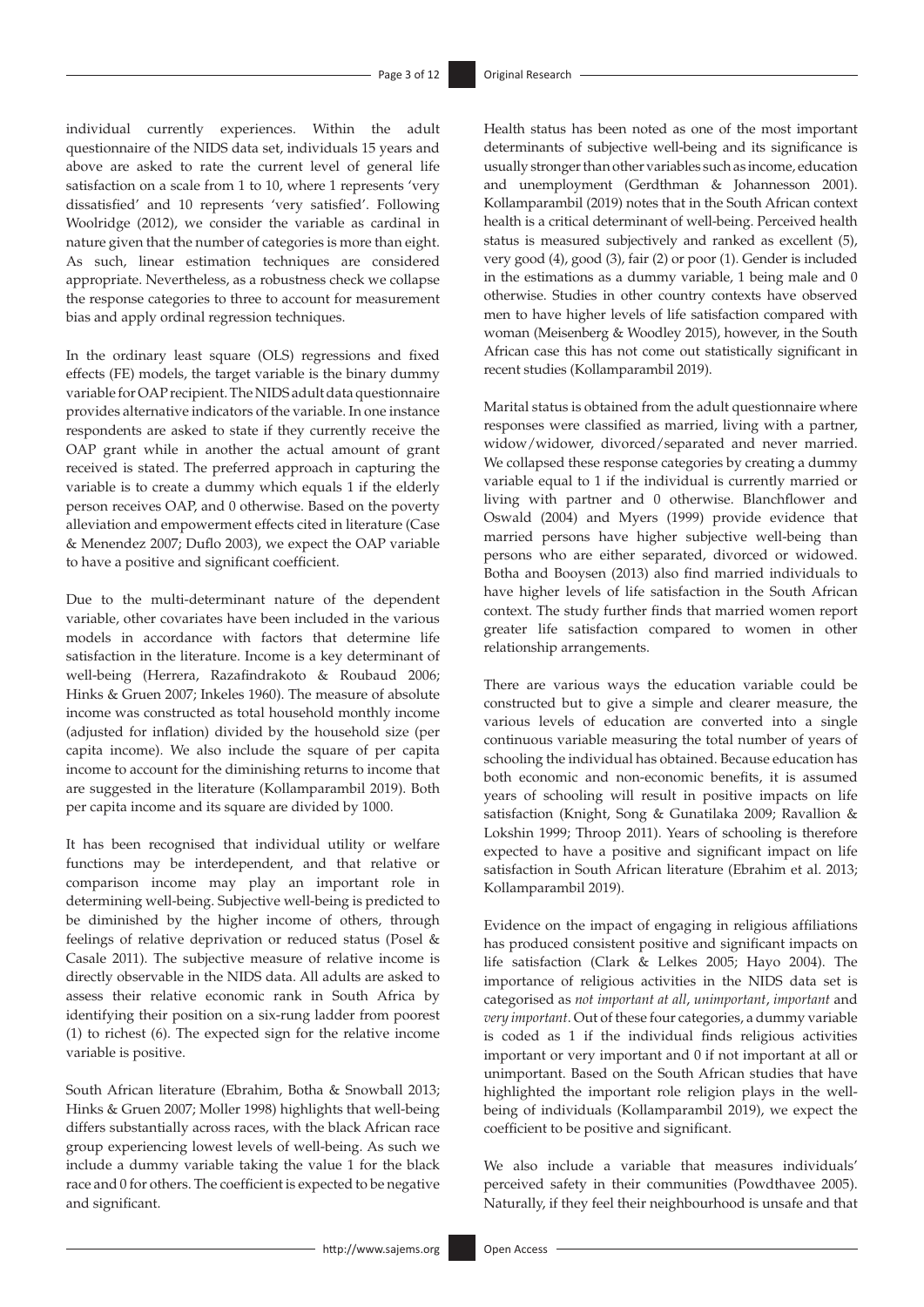crime in their neighbourhoods is high, this is expected to impact negatively on their subjective well-being.

The size of the household determines the support structure or responsibility of the elderly and hence is expected to impact on individual well-being (Díaz-Venegas, Sáenz & Wong 2017). In South Africa and most African countries, it is not unusual to find extended family members living with a breadwinner who supports them financially (Malde, Scott & Vera-Hernández 2015). Besides the heavy financial burden of extended family, frequent quarrelling and fighting are more prevalent in larger families and these are expected to negatively affect life satisfaction of the individuals in the household. Detailed definitions of variables included in the analysis are provided in Table 1-A1, in Appendix 1.

# **Econometric methodology**

The causal impacts of the old age grant on subjective well-being is established in this article using a quasi-experimental difference-in-difference (DiD) regression design. Particular attention is paid to overcome the differences in unobservable characteristics between programme participants and nonparticipants through propensity score matching (PSM) (Wapenaar & Kollamparambil 2019). In doing this, the estimation procedure eliminates the problem of sample selection bias – the possibility that those who are eligible or who take up the grant are systematically different from those who do not qualify (White & Sabarwal 2014). This framework, along with robustness checks, establishes an argument for causality.

Various models are estimated, each increasing in sophistication and robustness by improving in capacity to account for potential biases of the treatment estimate generated by confounding factors, endogeneity and nonrandom self-selection into treatment (Mulcahy & Kollamparambil 2016). Due to the ordinal nature of the life satisfaction variable, the use of linear models that assume the cardinality of subjective well-being scores is brought into question. However, Woolridge (2012) suggests that OLS may be used with numerically labelled scales that have more points, usually 8 and above.

A limitation often mentioned about the Cantril ladder measure is that it assumes that the distance between response categories is equal. Moreover, there is an inherent subjective element in the association of each category on the ladder with the level of well-being. These two elements result in measurement bias which can be minimised by rearranging the 10-point scale into fewer categories. Therefore, as a robustness check we create three categories on subjective well-being and undertake non-linear ordinal DiD estimations as well.

The methodologies employed in this article all take into consideration the panel structure of the data, controlling for individual-specific effects and time invariant unobservable characteristics. These models are presented in the following sections.

# **Model 1**

To account for the socio-demographic and socio-economic factors that determine life satisfaction, we employ a pooled ordinary least square regression (POLS) which is modelled as follows:

$$
y_i = \beta_0 + \beta_0 \ 0AP_i + \delta X_i + dT + \varepsilon_i \tag{Eqn 1}
$$

*yi* is life satisfaction for individual *i*, OAP is a dummy 1 for receiving pension income and 0 for not receiving pension. *X<sup>i</sup>* is a vector of explanatory variables explaining individual *i* and T is the time trend variable. The panel data structure is ignored for this baseline estimation.

# **Model 2**

Given that within the panel data structure, the same individuals are interviewed in every wave, we expect some year-to-year correlation with a given individual. Thus, the model suffers latent person-level effects which this model can more adequately account for. The FE model takes care of this by eliminating the time invariant individual FE.

The FE model is specified as:

$$
\Delta y_{it} = \Delta X_{it} \beta + \ddot{\mu}_{it} \tag{Eqn 2}
$$

 $\ddot{\mu}_{it}$  is the demeaned residual,  $y_{it}$  is life satisfaction for individual *i* at time *t*,  $X_i$  is a vector of covariates including OAP variable for individual *i* at time *t*. Fixed effects models, however, do not estimate the coefficients of time invariant variables and do not establish causal effects.

# **Model 3**

The third model employed is the linear DiD regression approach which attempts to mimic an experimental research design using observational data. As discussed earlier, the sample consists of individuals aged between 55 and 64 years; individuals who begin receiving OAP in the third period (when turning 60 years) is defined as the treatment group. They therefore have two initial periods without grant income proceeded by two post periods with grant income. On the other hand, we have the control group that are never exposed to treatment as they do not qualify for OAP based on income criteria.

Based on Woolridge (2012), the DiD model for estimating treatment effects is specified as follows:

$$
y_{ii} = \beta_o + \beta_1 Post_{ii} + \beta_2 Treat_{ii} + \beta_3 (Post_{ii} * Treat_{ii}) + \beta_4 X_{ii} + \mu_1 + \varepsilon_{ii}
$$
  
[Eqn 3]

 $y_{i}$  is life satisfaction for individual *i* at time *t*. *Post<sub>it</sub>* is an indicator variable that takes a value of 1 if the measurement of individual *i* is in the post-programme period (third and fourth periods) or 0 if it is in the baseline period (first and second periods). *Treat* represents an indicator variable that takes the value of 1 if individual *i* belongs to the treatment group or 0 if the individual *i* belongs to the control group,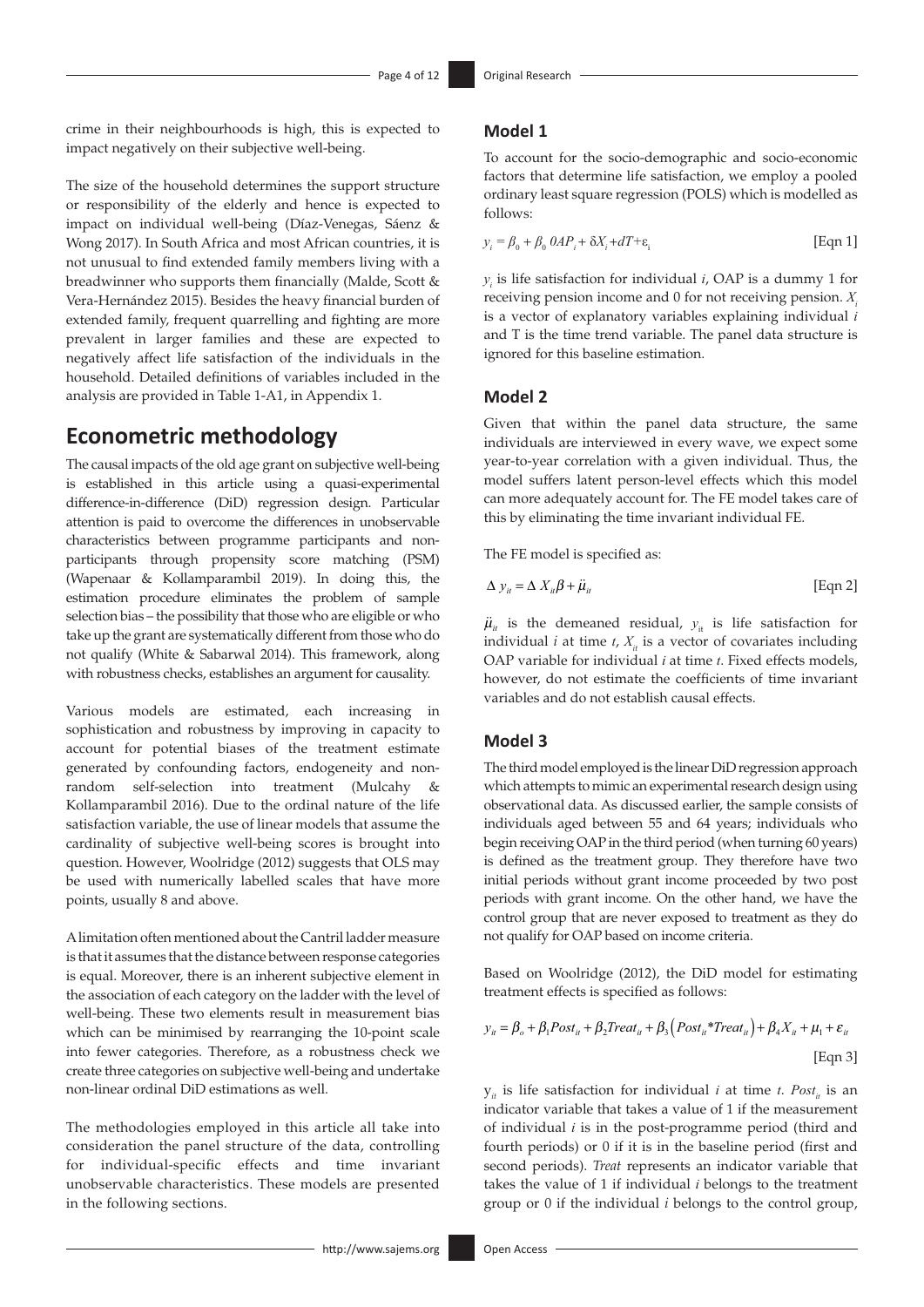while the interaction term  $Post_{i}$ <sup>\*</sup> *Treat<sub>i</sub>* measures programme impacts with the simple DiD estimation.  $X_i$  is a vector of time varying covariates, *μ*<sup>1</sup> represents individual level fixed effect and  $\varepsilon_{i}$  is the error term. The limitation we are still left with regards the self-selection of individuals into the treatment group due to the confounding factors. We account for this bias using a PSM method.

Propensity score matching DiD (PSM-DiD) (Model 3.1) mimics randomisation by creating a sample of units who received the treatment comparable on all observed covariates to a sample of units who did not receive the treatment. This is done by collapsing the different observable covariates into a single balancing score  $0 < P(T=1|X) = P(X)$ < 1 for everyone representing the likelihood of treatment. Individual propensity scores are computed with the *psmatch2* Stata command utilising the logit regression and these are used to weigh the subsequent DiD regressions. The PSM-DiD estimation hence is considered to be the most robust of all our estimators. Nevertheless, we benchmark it against OLS, FE and DiD estimators for purposes of comparison.

Lastly, the literature suggests there is a possibility that individuals who are a few years away from qualifying for the grant might behave differently in anticipation of this new income source which can possibly bias our estimates (Salinas-Rodríguez et al. 2014). It is for this reason that we further estimate anticipation effects. Treatment group A is composed of individuals who are 55–59 years old having a monthly income of less than R12 300 – the government threshold at or below which couples qualify to receive OAP. That is, Model 4 replaces *Treat* with *Treat A* to capture anticipatory effects:

$$
y_{ii} = \beta_o + \beta_1 Post_{ii} + \beta_2 Treat A_{ii} + \beta_3 (Post_{ii} * Treat A_{ii})
$$
  
+  $\beta_4 X_{ii} + \mu_1 + \varepsilon_{ii}$  [Eqn 4]

Equations 3 and 4 are also estimated separately for male and female respondents to garner gender differences in the impact of OAP.

To ensure the internal validity of DiD results, the parallel trend assumption must be tested. Parallelism requires that the conditional pre-treatment trends in the dependent variable should be equivalent for the treatment and control groups (White & Sabarwal 2014). This was tested using regression and the results are shown in Table 1.

The method of testing the parallel trend assumption adopted is developed by Pischke (2005:7). The test interacts the treatment variable with time dummies for each period excluding the interaction of the last pre-treatment period. As is evident from Table 1, the coefficient of D1 is not statistically significant indicating that the treatment and control groups had similar outcome trends prior to the treatment and that any changes experienced between treatment and control after the treatment period is due to receiving the grant.

| TABLE 1: Parallel lines assumption result: Quasi-experimental sample. |  |
|-----------------------------------------------------------------------|--|
|-----------------------------------------------------------------------|--|

| Variable                  | Coefficient  | <b>Standard error</b> |
|---------------------------|--------------|-----------------------|
| <b>Time</b>               | $-0.0711$    | 0.109                 |
| D1                        | 0.1964       | 0.219                 |
| D <sub>3</sub>            | 0.0131       | 0.138                 |
| D <sub>4</sub>            | $0.561***$   | 0.125                 |
| <b>Married</b>            | 0.160        | 0.112                 |
| Years of schooling        | $0.037***$   | 0.010                 |
| <b>Health</b>             | $0.0826**$   | 0.040                 |
| Male                      | 0.0025       | 0.098                 |
| <b>Medical aid</b>        | $0.2987*$    | 0.177                 |
| <b>Relative income</b>    | $0.614***$   | 0.049                 |
| Income per capita         | $0.047***$   | 0.012                 |
| Income per capita squared | $-0.1012***$ | 0.024                 |
| Religion                  | $0.4572***$  | 0.068                 |
| Crime                     | $-0.0373$    | 0.031                 |
| Household size            | 0.0266       | 0.014                 |

Note: Wald test probability > Chi $2 = 0.0000$ .

D, denotes the National Income dynamics study wave.

\*, *p* < 0.10; \*\*, *p* < 0.05; \*\*\*, *p* < 0.01.

**TABLE 2:** Summary statistics of societal, individual and household characteristics (panel weighted).

| Variable                 | Sample  | <b>Observations</b> | Mean <sup>+</sup> | <b>Standard deviation</b> |
|--------------------------|---------|---------------------|-------------------|---------------------------|
| Old age pension          | Whole   | 2931                | 0.383             | $\overline{\phantom{a}}$  |
| Marital status (married) | Treated | 1123                | 0.265             |                           |
|                          | Control | 1808                | 0.373             |                           |
| <b>Health status</b>     | Treated | 1130                | 3.044             | 1.102                     |
|                          | Control | 1801                | 3.141             | 1.146                     |
| Medical aid              | Treated | 1123                | 0.061             |                           |
|                          | Control | 1808                | 0.157             |                           |
| Relative income          | Treated | 1140                | 2.386             | 0.896                     |
|                          | Control | 1791                | 2.499             | 0.992                     |
| Income per capita        | Treated | 1123                | 1.955             | 15.340                    |
|                          | Control | 1808                | 2.247             | 4.841                     |
| Importance of religion   | Treated | 1130                | 3.466             | 0.652                     |
|                          | Control | 1801                | 3.439             | 0.675                     |
| Crime                    | Treated | 1127                | 3.125             | 1.459                     |
|                          | Control | 1804                | 2.963             | 1.443                     |
| Life satisfaction        | Treated | 1128                | 5.175             | 2.340                     |
|                          | Control | 1803                | 5.157             | 2.439                     |
| Male                     | Treated | 1123                | 0.269             |                           |
|                          | Control | 1808                | 0.345             |                           |
| African                  | Treated | 1125                | 0.813             | $\overline{\phantom{m}}$  |
|                          | Control | 1806                | 0.777             |                           |
| Household size           | Treated | 1123                | 5.226             | 3.313                     |
|                          | Control | 1808                | 4.820             | 3.175                     |

Note: Treated are individuals receiving OAP, Controls are individuals not receiving OAP. †, For binary variables, mean indicates the probability of outcome.

### **Descriptive statistics**

The panel weighted means and standard deviations for the variables included in the models are shown in Table 2. Panel weights are used to address the attrition bias of individuals over the four waves (Chinhema et al. 2016). These have been separated into cohorts who receive OAP and those that do not. This is done to illustrate observable differences in the covariates between the treatment and control groups.

# **Results**

The overall significance of all the estimated models are found to be significant at the 1% significance level. Within the OLS,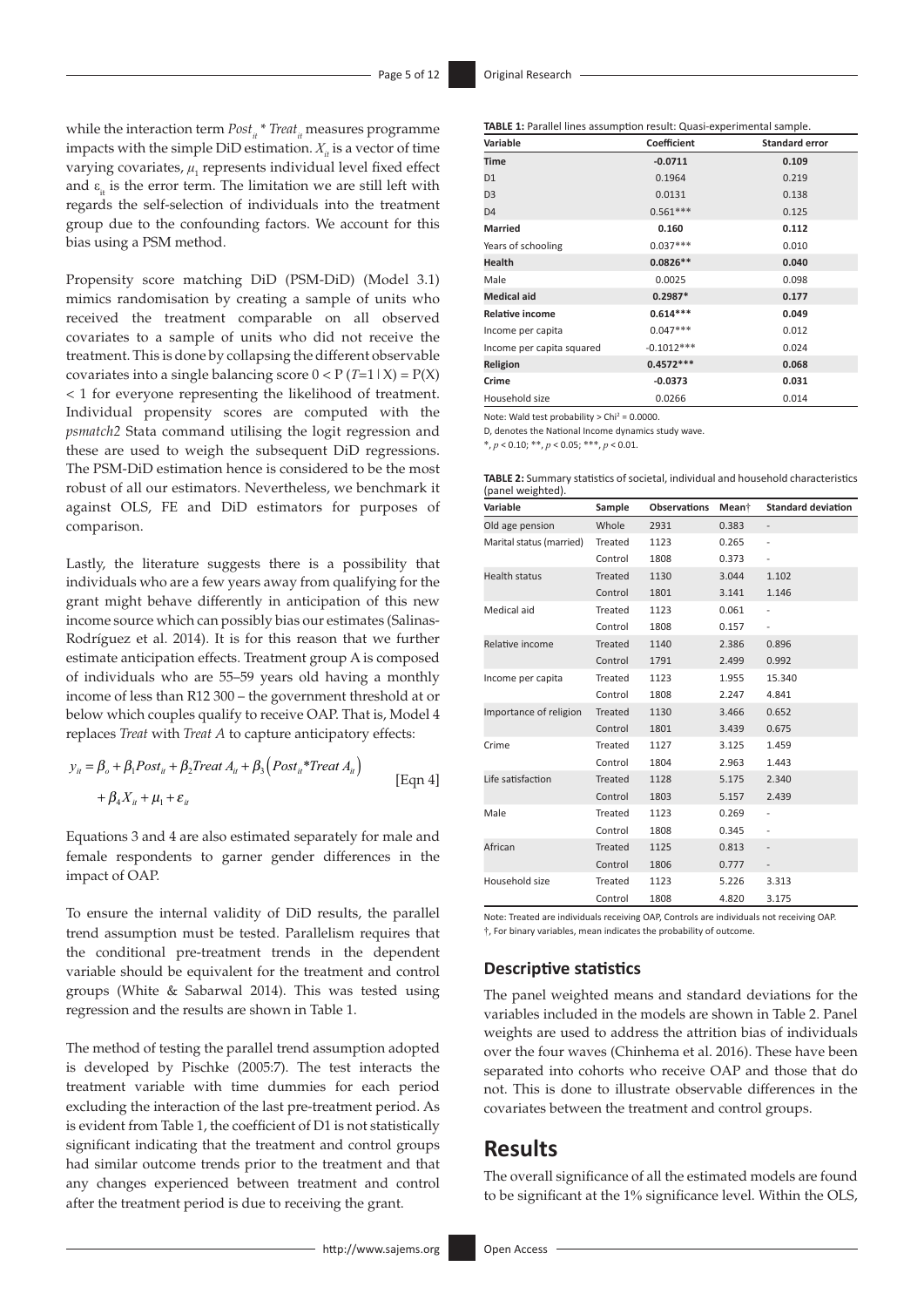the variable of interest is OAP which has a positive coefficient of 0.375 and is statistically significant in Model 1 at the 1% level of significance. Accounting for FE in Model 2 we experience a reduction of the coefficient to 0.257, statistically significant at the 5% level. These first two results indicate that receiving OAP contributes positively to the life satisfaction of the elderly. However, there exists an upward bias in the life satisfaction variable induced by omitted variables associated with time invariant unobservables and self-selection biases that inhibit consistent and efficient estimates (Wapenaar & Kollamparambil 2019).

Turning focus to Models 3 and 3.1, which are the simple DiD as well as a DiD combined with propensity score, the new variable of interest becomes *Treat*\**Post*. These models fare better than the first two models at estimating robust coefficients because they eliminate confounding factors which cause biased estimates. The coefficient of the *Treat* variable in the DiD model is insignificant confirming that there are no signs of structural differences in outcomes for the treatment and control groups. Comparing coefficients from these two models, it is seen that the estimates from both models are almost identical after correction for biases and self-selection into treatment. However, we make use of the DiD PSM estimation for interpretation as it better accounts for the lack of randomisation in selection of individuals into the treated and control groups. The coefficient of interest (*Treat*\**Post*) in the PSM-DiD model is positive and statistically significant at the 95% confidence level indicating that OAP increases life satisfaction by an average of 0.478 points on the 10-point life satisfaction scale.

Among the control variables included, it is clear that black Africans have substantially lower life satisfaction compared to other races. Regarding the societal variables, the most significant contributor of life satisfaction to the elderly is the income perception of the individual which shows how they rank themselves in relation to others based on income level. The variable is statistically significant at the *p* < 0.01 level in all models estimated which implies that the life satisfaction of elderly persons is significantly influenced when they compare themselves to others. These results among the older age groups are similar to the existing studies among the South African population as a whole (Kollamparmabil 2019; Posel & Casale 2011).

As expected, income tends to increase retirement satisfaction. The DiD coefficient of income per capita is positive and statistically significant at the 1% level. However, the marginal effects are small with a R1000 increase in per capita household income only contributing 0.032 points increase in life satisfaction on the 10-point scale. The results also show that life satisfaction follows an inverted U-shaped relationship with the income variable. At initial levels of income, life satisfaction increases as income increases, reaching a maximum and then dropping thereafter at higher levels of income. Wu and Tam (2015) refer to this as the 'winner's

curse' where individuals spend more time on activities that increase income but bring less pleasure (e.g. work and commuting) at the cost of activities that enhance happiness (Kahneman et al. 2006).

As expected, life satisfaction of elderly persons with better health status is also significantly higher. Years of schooling and importance of religion also have significant positive effects on life satisfaction in all the estimated models. Gender, on the other hand, is not found to be statistically significant in any of the estimates. These results are in keeping with the results of the nationally representative sample analysed by Kollamparambil (2019). Lastly, household size increases subjective well-being by an average of 0.046 points in the chosen model of PSM-DiD indicating the supportive role of South African households. Botha and Booysen (2014) did not find a significant association between household size and subjective well-being in their analysis of adults over 16 years of age. Clearly, however, our results indicate that the relationship between household size and the older population group is positive and significant. The increase in dependence on family of the elderly possibly explains this significant result.

The anticipatory effect of OAP is not found to be important as indicated by the insignificant coefficient of *Treat*\**Post* variable in Model 4.

The gender specific analysis results presented in Table 4 and Table 5 show clear differences in the impact of OAP on men and women. Female recipients of OAP show positive and significant (at 1% confidence level) increase in their wellbeing whereas there was no significant effect on male recipients. The preferred PSM-DiD model indicates that OAP increases life satisfaction of women by 0.679 points on a scale of 1–10, which is higher than what was found for the whole sample in Table 3. The gender difference in the impact of OAP is as anticipated as the use and meaning of pensions, as with access to and control over other economic resources, is likely to be gendered (Maitra & Ray 2003; Posel, Fairburn & Lund 2006). Schatz et al. (2012) make the same argument on the grounds of differences in gender roles and gendered stresses and strains pre- and post-pension receipt. According to the study, pension is a reliable source of income which may allow women to fulfill caregiving and social reproductive roles, thus improving perceptions of overall happiness and satisfaction. Since men are more likely to have income prior to pension receipt, and their pensions do less for household members' health and well-being (Case & Deaton 1998; Duflo 2003), the well-being impact of pension to men is not expected to be as important as for women. Even when employed, women often earn lower wages and defer spending decisions to a male in the household, making pension income a new, reliable resource within women's control (Ståhlberg, Kruse & Sundén 2005). Moreover, the pension may ease financial strains and extensive care work that women take on (more than men) related to adult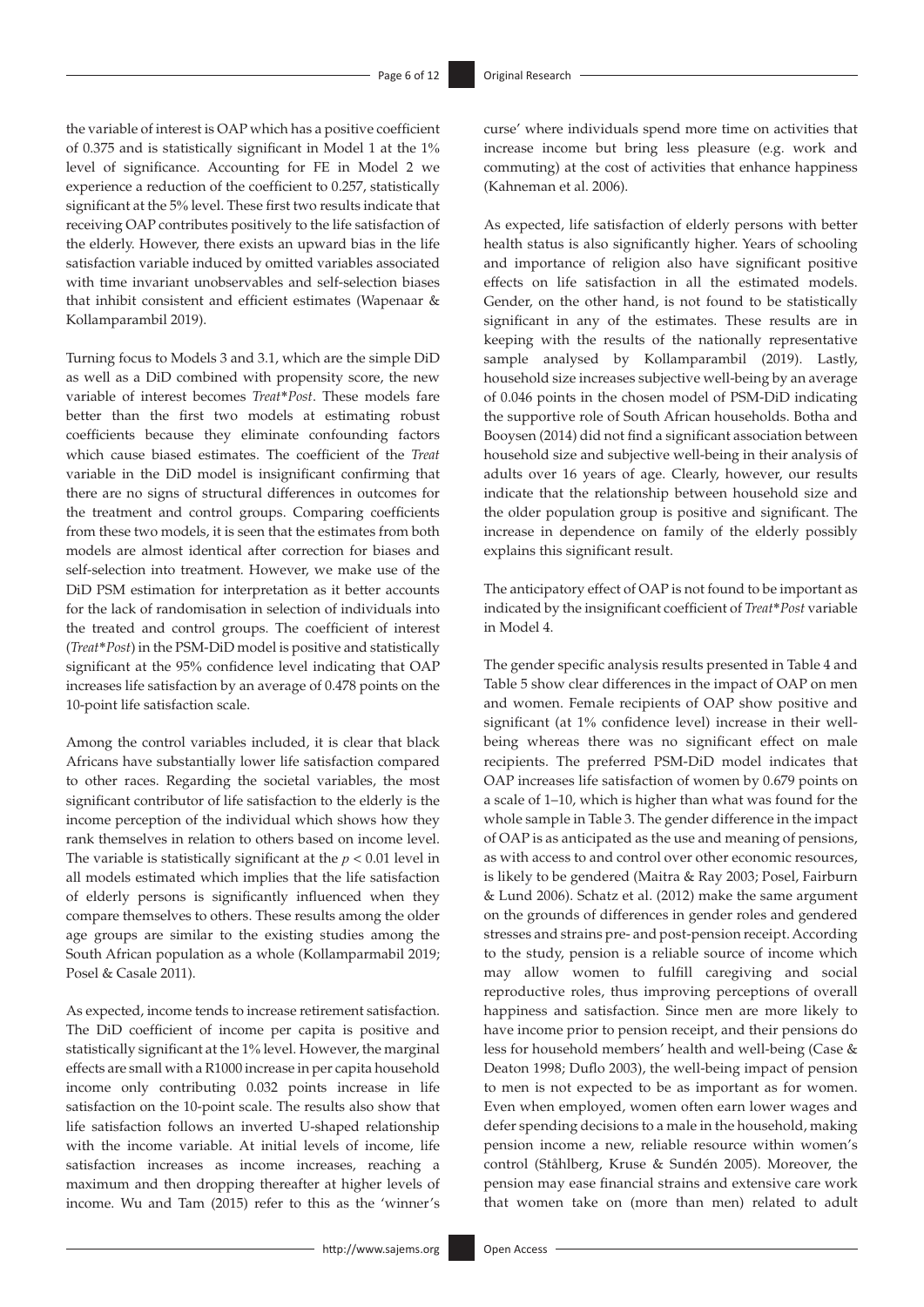#### **TABLE 3:** Life satisfaction results: Whole sample.

| <b>Variables</b>          | Model 1     |                          |                          | Model 2                  | Programme effects        |                          |                          |                          | <b>Anticipation effects:</b> |                          |
|---------------------------|-------------|--------------------------|--------------------------|--------------------------|--------------------------|--------------------------|--------------------------|--------------------------|------------------------------|--------------------------|
|                           |             |                          |                          |                          | Model 3                  |                          | Model 3.1                |                          | Model 4                      |                          |
|                           | OLS         | <b>Standard</b><br>error | <b>FE</b>                | <b>Standard</b><br>error | DiD                      | <b>Standard</b><br>error | <b>PSM-DiD</b>           | <b>Standard</b><br>error | <b>DiD Treat A</b>           | <b>Standard</b><br>error |
| Old age pension (OAP)     | $0.375***$  | 0.103                    | $0.257**$                | 0.122                    |                          | $\overline{\phantom{a}}$ | $\overline{\phantom{a}}$ |                          |                              |                          |
| Post                      |             |                          |                          | $\overline{\phantom{a}}$ | $-0.147$                 | 0.178                    | $-0.144$                 | 0.196                    | $-0.0930$                    | 0.162                    |
| Treat (OAP)               |             |                          |                          |                          | $-0.101$                 | 0.108                    | $-0.0826$                | 0.116                    | 0.112                        | 0.157                    |
| Treat*Post (DiD)          |             | $\overline{\phantom{a}}$ |                          | ٠                        | $0.426**$                | 0.206                    | $0.478**$                | 0.224                    | $-0.165$                     | 0.189                    |
| African                   | $-1.246***$ | 0.106                    |                          |                          | $-1.247***$              | 0.106                    | $-1.176***$              | 0.120                    | $-1.250***$                  | 0.108                    |
| Married                   | 0.00564     | 0.0965                   | $-0.278**$               | 0.141                    | 0.0111                   | 0.0921                   | 0.0290                   | 0.102                    | $-0.000811$                  | 0.0928                   |
| Years of schooling        | $0.0241**$  | 0.00948                  | $0.0832*$                | 0.0501                   | $0.0231**$               | 0.00949                  | $0.0314***$              | 0.0106                   | $0.0212**$                   | 0.00959                  |
| Health status             | $0.0903**$  | 0.0370                   | 0.0513                   | 0.0522                   | $0.0868**$               | 0.0370                   | $0.0972**$               | 0.0429                   | $0.0863**$                   | 0.0370                   |
| Male                      | 0.0666      | 0.0907                   | $\overline{a}$           |                          | 0.0606                   | 0.0907                   | 0.110                    | 0.0994                   | 0.0381                       | 0.0929                   |
| Medical aid               | $0.319**$   | 0.156                    | $-0.282$                 | 0.304                    | $0.290*$                 | 0.156                    | 0.244                    | 0.179                    | 0.218                        | 0.158                    |
| Relative income           | $0.626***$  | 0.0466                   | $0.513***$               | 0.0646                   | $0.628***$               | 0.0466                   | $0.656***$               | 0.0506                   | $0.617***$                   | 0.0468                   |
| Income per capita         | 0.0223      | 0.0137                   | 0.0272                   | 0.0226                   | $0.0228*$                | 0.0137                   | $0.0315**$               | 0.0153                   | 0.0171                       | 0.0140                   |
| Income per capita squared | $-0.0539*$  | 0.0281                   | $-0.0623$                | 0.0454                   | $-0.0559**$              | 0.0281                   | $-0.0729**$              | 0.0295                   | $-0.0443$                    | 0.0286                   |
| Religion                  | $0.415***$  | 0.0621                   | $0.304***$               | 0.0869                   | $0.416***$               | 0.0622                   | $0.364***$               | 0.0736                   | $0.416***$                   | 0.0623                   |
| Crime                     | $-0.0167$   | 0.0284                   | 0.0405                   | 0.0406                   | $-0.0148$                | 0.0285                   | 0.0128                   | 0.0328                   | $-0.0112$                    | 0.0286                   |
| Household size            | $0.0364***$ | 0.0135                   | $-0.0287$                | 0.0389                   | $0.0362***$              | 0.0135                   | $0.0460***$              | 0.0146                   | $0.0336**$                   | 0.0137                   |
| <b>Time</b>               | $-0.0276$   | 0.0445                   | $\overline{\phantom{a}}$ | $\overline{\phantom{a}}$ | $\overline{\phantom{m}}$ | $\overline{\phantom{a}}$ | $\overline{\phantom{a}}$ | $\overline{\phantom{a}}$ |                              | $\overline{\phantom{a}}$ |
| Constant                  | $2.518***$  | 0.313                    | $2.242***$               | 0.534                    | $2.529***$               | 0.304                    | $2.322***$               | 0.339                    | $2.648***$                   | 0.328                    |
| F stat (Prob>F)           | 48.63***    | $\overline{\phantom{a}}$ | $9.27***$                | $\overline{\phantom{a}}$ | 44.88***                 | $\overline{\phantom{a}}$ | $43.65***$               | $\overline{\phantom{a}}$ | 37.33***                     | $\overline{\phantom{a}}$ |
| Observations              | 2931        | $\overline{\phantom{a}}$ | 2931                     | $\overline{\phantom{0}}$ | 2931                     | $\overline{\phantom{a}}$ | 2931                     | $\overline{\phantom{a}}$ | 2931                         |                          |
| $R$ -squared              | 0.194       | $\overline{\phantom{a}}$ | 0.061                    | $\overline{\phantom{a}}$ | 0.192                    | $\overline{\phantom{a}}$ | 0.178                    | $\overline{\phantom{a}}$ | 0.191                        |                          |

DiD, difference-in-difference; FE, fixed effects; OAP, old age pension; OLS; PSM, propensity score matching.

\*, *p* < 0.10; \*\*, *p* < 0.05; \*\*\*, *p* < 0.01.

#### **TABLE 4:** Life satisfaction results-female sample.

| Variables                 |                          | Model 1: OLS<br>Model 2: FE |                          |                          |              | <b>Programme effects</b> | <b>Anticipation effects:</b> |                          |                      |        |
|---------------------------|--------------------------|-----------------------------|--------------------------|--------------------------|--------------|--------------------------|------------------------------|--------------------------|----------------------|--------|
|                           |                          |                             |                          |                          | Model 3: DiD |                          | Model 3.1: PSM-DiD           |                          | Model 4: DiD Treat A |        |
|                           | $\mathbf{1}$             | $\overline{2}$              | 3                        | 4                        | 5            | 6                        | $\overline{ }$               | 8                        | 9                    | 10     |
| Old age pension (OAP)     | $0.367***$               | 0.119                       | 0.195                    | 0.142                    |              | $\overline{\phantom{a}}$ | $\overline{\phantom{m}}$     | $\overline{\phantom{0}}$ |                      |        |
| Post                      |                          | $\overline{\phantom{0}}$    |                          | ٠                        | $-0.347$     | 0.226                    | $-0.339$                     | 0.230                    | 0.0991               | 0.259  |
| Treat (OAP)               | $\overline{\phantom{a}}$ | $\overline{\phantom{a}}$    | $\overline{\phantom{a}}$ | $\sim$                   | $-0.104$     | 0.131                    | $-0.0701$                    | 0.142                    | 0.156                | 0.223  |
| Treat*Post (DiD)          |                          | $\overline{\phantom{a}}$    |                          | $\overline{\phantom{a}}$ | $0.651**$    | 0.256                    | $0.679***$                   | 0.262                    | $-0.125$             | 0.258  |
| African                   | $-1.331***$              | 0.128                       |                          |                          | $-1.330***$  | 0.128                    | $-1.258***$                  | 0.144                    | $-1.435***$          | 0.138  |
| Married                   | $-0.0887$                | 0.117                       | $-0.522***$              | 0.175                    | $-0.103$     | 0.113                    | $-0.108$                     | 0.123                    | $-0.164$             | 0.118  |
| Years of schooling        | $0.0328***$              | 0.0120                      | 0.106                    | 0.0647                   | $0.0320***$  | 0.0120                   | $0.0401***$                  | 0.0134                   | $0.0245*$            | 0.0128 |
| Health status             | 0.0725                   | 0.0446                      | 0.0297                   | 0.0620                   | 0.0699       | 0.0446                   | 0.0707                       | 0.0523                   | 0.0398               | 0.0470 |
| Medical aid               | 0.222                    | 0.211                       | $-0.0307$                | 0.387                    | 0.198        | 0.211                    | 0.222                        | 0.243                    | 0.228                | 0.222  |
| Relative income           | $0.602***$               | 0.0565                      | $0.507***$               | 0.0779                   | $0.606***$   | 0.0566                   | $0.649***$                   | 0.0604                   | $0.595***$           | 0.0601 |
| Income per capita         | 0.00820                  | 0.0223                      | 0.0255                   | 0.0396                   | 0.00940      | 0.0223                   | 0.0157                       | 0.0251                   | 0.0100               | 0.0244 |
| Income per capita squared | $-0.0267$                | 0.0440                      | $-0.0605$                | 0.0774                   | $-0.0301$    | 0.0441                   | $-0.0425$                    | 0.0486                   | $-0.0304$            | 0.0480 |
| Religion                  | $0.485***$               | 0.0808                      | $0.392***$               | 0.111                    | $0.485***$   | 0.0810                   | $0.425***$                   | 0.0898                   | $0.501***$           | 0.0852 |
| Crime                     | $-0.0274$                | 0.0341                      | $-0.00633$               | 0.0481                   | $-0.0245$    | 0.0342                   | $-0.00676$                   | 0.0392                   | $-0.0160$            | 0.0363 |
| Household size            | $0.0324**$               | 0.0162                      | $-0.0561$                | 0.0461                   | $0.0331**$   | 0.0162                   | $0.0457***$                  | 0.0176                   | $0.0438**$           | 0.0180 |
| Time                      | 0.0124                   | 0.0537                      | $\sim$                   | $\sim$                   | $\sim$       | $\sim$                   | $\overline{a}$               |                          | $\overline{a}$       | $\sim$ |
| Constant                  | $2.403***$               | 0.393                       | $2.211***$               | 0.656                    | $2.522***$   | 0.384                    | $2.351***$                   | 0.417                    | 39.33***             | 25.75  |
| F stat (Prob>F)           | 35.15***                 | $\overline{\phantom{a}}$    | $7.25***$                | $\sim$                   | 32.39***     | $\overline{\phantom{a}}$ | 32.53***                     | $\overline{a}$           | 24.43***             | $\sim$ |
| Observations              | 1958                     | $\overline{\phantom{a}}$    | 1958                     | $\overline{a}$           | 1958         |                          | 1958                         | $\overline{\phantom{0}}$ | 1958                 |        |
| R-squared                 | 0.190                    |                             | 0.069                    |                          | 0.189        |                          | 0.179                        | $\overline{a}$           | 0.193                |        |

DiD, difference-in-difference; FE, fixed effects; OAP, old age pension; OLS; PSM, propensity score matching.

*\**, *p* < 0.10; *\*\**, *p* < 0.05; *\*\*\**, *p* < 0.01.

children's unemployment, AIDS-related illness and death (Munthree & Maharaj 2010; Ogunmefun, Gilbert & Schatz 2011; Schatz & Ogunmefun 2007).

Other critical differences emanating from the gender specific analysis is that education is a significant contributor to the well-being of women but not men. Religion and relative income, on the other hand, are seen

to be important for both sexes contributing positively to life satisfaction. While the impact of relative income is exactly the same for both sexes at 0.649 points, the positive effect of religion is strong for women at 0.425 points compared to 0.25 points for men. Being black African, however, is found to contribute negatively to life satisfaction for both sexes, with the effect being more negative for women than men.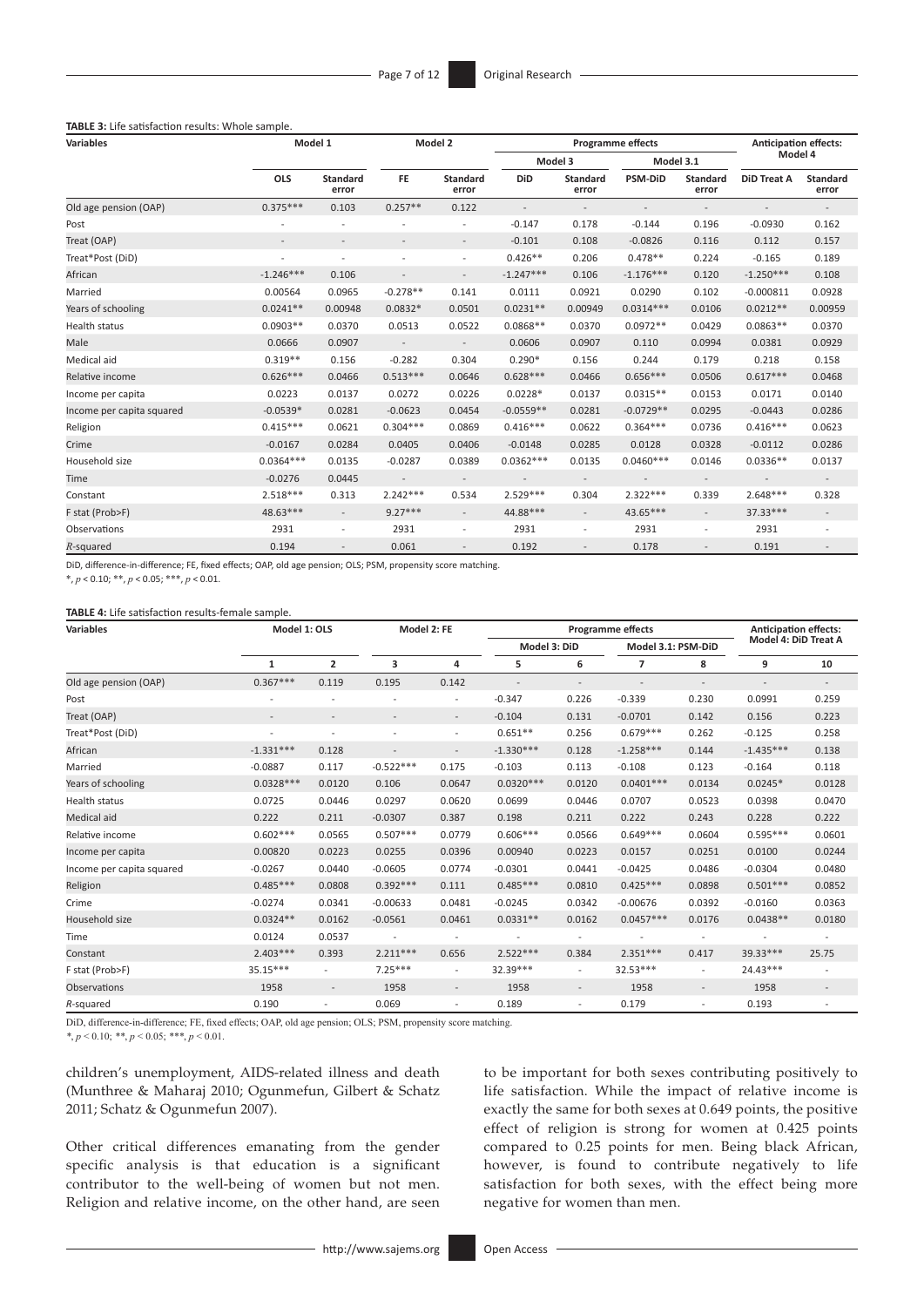#### **TABLE 5:** Life satisfaction results-male sample.

| <b>Variables</b>          |              | Model 2: FE<br>Model 1: OLS |            | Model 3: DiD             |             | <b>Programme effects</b> |                          | <b>Anticipation effects:</b> |                      |                          |
|---------------------------|--------------|-----------------------------|------------|--------------------------|-------------|--------------------------|--------------------------|------------------------------|----------------------|--------------------------|
|                           |              |                             |            |                          |             |                          | Model 3.1: PSM-DiD       |                              | Model 4: DiD Treat A |                          |
|                           | $\mathbf{1}$ | $\overline{2}$              | 3          | 4                        | 5           | 6                        | 7                        | 8                            | 9                    | 10                       |
| Old age pension (OAP)     | $0.370*$     | 0.204                       | $0.483**$  | 0.243                    |             |                          | $\overline{a}$           |                              |                      |                          |
| Post                      |              |                             |            | $\overline{\phantom{a}}$ | 0.188       | 0.294                    | 0.248                    | 0.359                        | $-0.0568$            | 0.306                    |
| Treat (OAP)               |              |                             |            | $\overline{a}$           | $-0.0530$   | 0.192                    | $-0.0703$                | 0.197                        | 0.233                | 0.245                    |
| Treat*Post (DiD)          | ۰            | $\sim$                      |            | $\overline{\phantom{a}}$ | 0.0298      | 0.353                    | 0.0730                   | 0.419                        | $-0.427$             | 0.317                    |
| African                   | $-1.095***$  | 0.191                       |            | $\overline{\phantom{a}}$ | $-1.098***$ | 0.191                    | $-1.001***$              | 0.222                        | $-1.225***$          | 0.199                    |
| Married                   | 0.152        | 0.177                       | 0.184      | 0.242                    | 0.221       | 0.164                    | $0.330*$                 | 0.187                        | 0.239                | 0.170                    |
| Years of schooling        | 0.0132       | 0.0161                      | 0.0612     | 0.0795                   | 0.0119      | 0.0162                   | 0.0162                   | 0.0182                       | 0.0149               | 0.0169                   |
| Health status             | 0.109        | 0.0666                      | 0.0858     | 0.0968                   | 0.0989      | 0.0667                   | $0.136*$                 | 0.0740                       | 0.102                | 0.0688                   |
| Medical aid               | $0.446*$     | 0.250                       | $-0.674$   | 0.493                    | 0.407       | 0.249                    | 0.233                    | 0.282                        | 0.359                | 0.255                    |
| Relative income           | $0.668***$   | 0.0836                      | $0.558***$ | 0.116                    | $0.667***$  | 0.0838                   | $0.649***$               | 0.0932                       | $0.677***$           | 0.0858                   |
| Income per capita         | 0.0379       | 0.0357                      | $-0.0657$  | 0.0601                   | 0.0345      | 0.0359                   | $0.0653*$                | 0.0388                       | 0.00225              | 0.0376                   |
| Income per capita squared | $-0.157$     | 0.639                       | 1.686*     | 0.931                    | $-0.0992$   | 0.641                    | $-0.633$                 | 0.679                        | 0.365                | 0.662                    |
| Religion                  | $0.303***$   | 0.0988                      | 0.174      | 0.140                    | $0.299***$  | 0.0989                   | $0.250**$                | 0.126                        | $0.275***$           | 0.104                    |
| Crime                     | $-0.00680$   | 0.0520                      | $0.173**$  | 0.0756                   | $-0.00608$  | 0.0522                   | 0.0498                   | 0.0591                       | $-0.0116$            | 0.0544                   |
| Household size            | $0.0429*$    | 0.0254                      | 0.0394     | 0.0729                   | 0.0375      | 0.0254                   | 0.0440                   | 0.0277                       | 0.0256               | 0.0271                   |
| Time                      | $-0.0942$    | 0.0819                      |            |                          |             | $\overline{\phantom{0}}$ | $\overline{\phantom{a}}$ |                              | $\overline{a}$       |                          |
| Constant                  | $2.744***$   | 0.517                       | $1.901**$  | 0.950                    | $2.583***$  | 0.498                    | $2.314***$               | 0.552                        | $-27.72$             | 39.09                    |
| Observations              | 973          |                             | 973        |                          | 973         | -                        | 973                      |                              | 973                  |                          |
| F stat (Prob>F)           | 18.01***     | $\sim$                      | $3.69***$  | $\overline{a}$           | $16.52***$  | $\overline{\phantom{a}}$ | $15.72***$               | $\overline{\phantom{a}}$     | $13.77***$           |                          |
| $R$ -squared              | 0.210        | $\sim$                      | 0.078      | $\overline{\phantom{a}}$ | 0.209       | $\overline{\phantom{0}}$ | 0.189                    | $\overline{\phantom{a}}$     | 0.22                 | $\overline{\phantom{a}}$ |

DiD, difference-in-difference; FE, fixed effects; OAP, old age pension; OLS; PSM, propensity score matching.

 $^*, p < 0.10;$   $^{**}, p < 0.05;$   $^{***}, p < 0.01.$ 

### **TABLE 6:** Ordinal difference-in-difference regression.

| <b>Variables</b>          |                  | Whole sample             |                  | Female                   | Male             |                          |  |
|---------------------------|------------------|--------------------------|------------------|--------------------------|------------------|--------------------------|--|
|                           | $\boldsymbol{n}$ | <b>Standard error</b>    | $\boldsymbol{n}$ | <b>Standard error</b>    | $\boldsymbol{n}$ | <b>Standard error</b>    |  |
| Post                      | $-0.0652$        | 0.0964                   | $-0.199$         | 0.125                    | 0.133            | 0.155                    |  |
| Treat (OAP)               | $-0.0657$        | 0.0580                   | $-0.0766$        | 0.0710                   | $-0.0257$        | 0.102                    |  |
| Treat*Post (DiD)          | $0.211*$         | 0.111                    | $0.382***$       | 0.141                    | $-0.0909$        | 0.186                    |  |
| African                   | $-0.596***$      | 0.0563                   | $-0.640***$      | 0.0686                   | $-0.533***$      | 0.101                    |  |
| Married                   | 0.0478           | 0.0493                   | $-0.0270$        | 0.0608                   | $0.174**$        | 0.0865                   |  |
| Years of schooling        | $0.00882*$       | 0.00506                  | $0.0114*$        | 0.00643                  | 0.00772          | 0.00853                  |  |
| <b>Health status</b>      | $0.0468**$       | 0.0198                   | 0.0371           | 0.0240                   | 0.0529           | 0.0354                   |  |
| Male                      | 0.0230           | 0.0487                   | $\sim$           | $\overline{\phantom{a}}$ | $\sim$           | $\overline{\phantom{a}}$ |  |
| Medical aid               | $0.223***$       | 0.0827                   | 0.175            | 0.112                    | $0.281**$        | 0.129                    |  |
| Relative income           | $0.282***$       | 0.0254                   | $0.272***$       | 0.0308                   | $0.299***$       | 0.0453                   |  |
| Income per capita         | $0.0199**$       | 0.00819                  | 0.0135           | 0.0122                   | 0.0273           | 0.0202                   |  |
| Income per capita squared | $-0.0426***$     | 0.0165                   | $-0.0304$        | 0.0241                   | $-0.112$         | 0.433                    |  |
| Religion                  | $0.211***$       | 0.0340                   | $0.239***$       | 0.0443                   | $0.162***$       | 0.0537                   |  |
| Crime                     | 0.00484          | 0.0153                   | $-0.000834$      | 0.0185                   | 0.0152           | 0.0277                   |  |
| Household size            | $0.0210***$      | 0.00724                  | $0.0194**$       | 0.00874                  | $0.0226*$        | 0.0135                   |  |
| /cut1                     | $1.088***$       | 0.166                    | 1.039 ***        | 0.210                    | $1.170***$       | 0.270                    |  |
| /cut2                     | $2.365***$       | 0.169                    | $2.350***$       | 0.214                    | $2.385***$       | 0.276                    |  |
| LR Chi <sup>2</sup>       | 525.33***        | ÷,                       | 342.19***        | $\overline{\phantom{a}}$ | 197.21 ***       | $\overline{\phantom{a}}$ |  |
| Pseudo $R^2$              | 0.089            | $\overline{\phantom{a}}$ | 0.085            | $\overline{\phantom{a}}$ | 0.105            | $\overline{a}$           |  |
| Log likelihood            | $-2706.28$       | $\overline{\phantom{a}}$ | $-1854.13$       | $\overline{\phantom{a}}$ | $-843.15$        | $\overline{\phantom{a}}$ |  |
| Observations              | 2931             | $\overline{\phantom{a}}$ | 1958             |                          | 973              | $\overline{a}$           |  |

DiD, difference-in-difference; OAP, old age pension.

\*, *p* < 0.10; \*\*, *p* < 0.05; \*\*\*, *p* < 0.01.

# **TABLE 7:** Non-linear difference-in-difference regression margins-robustness checks.

| Ordinal model |                        |                         |                               |                              |                               |  |  |  |  |
|---------------|------------------------|-------------------------|-------------------------------|------------------------------|-------------------------------|--|--|--|--|
|               |                        |                         |                               | Life satisfaction $> 7$      |                               |  |  |  |  |
| n             | Robust standard errors | $\boldsymbol{n}$        | <b>Robust standard errors</b> | n                            | <b>Robust standard errors</b> |  |  |  |  |
| $-0.07037*$   | 0.0391                 | $0.0245*$               | 0.0155                        | $0.0458**$                   | 0.0237                        |  |  |  |  |
| $-0.1337***$  | 0.0501                 | $0.05435**$             | 0.02489                       | $0.0794***$                  | 0.02569                       |  |  |  |  |
| 0.0312        | 0.0626                 | $-0.00828$              | 0.0154                        | $-0.02297$                   | 0.0473                        |  |  |  |  |
|               |                        | Life satisfaction $< 5$ |                               | Life satisfaction $> 4 \< 8$ |                               |  |  |  |  |

\*, *p* < 0.10; \*\*, *p* < 0.05; \*\*\*, *p* < 0.01.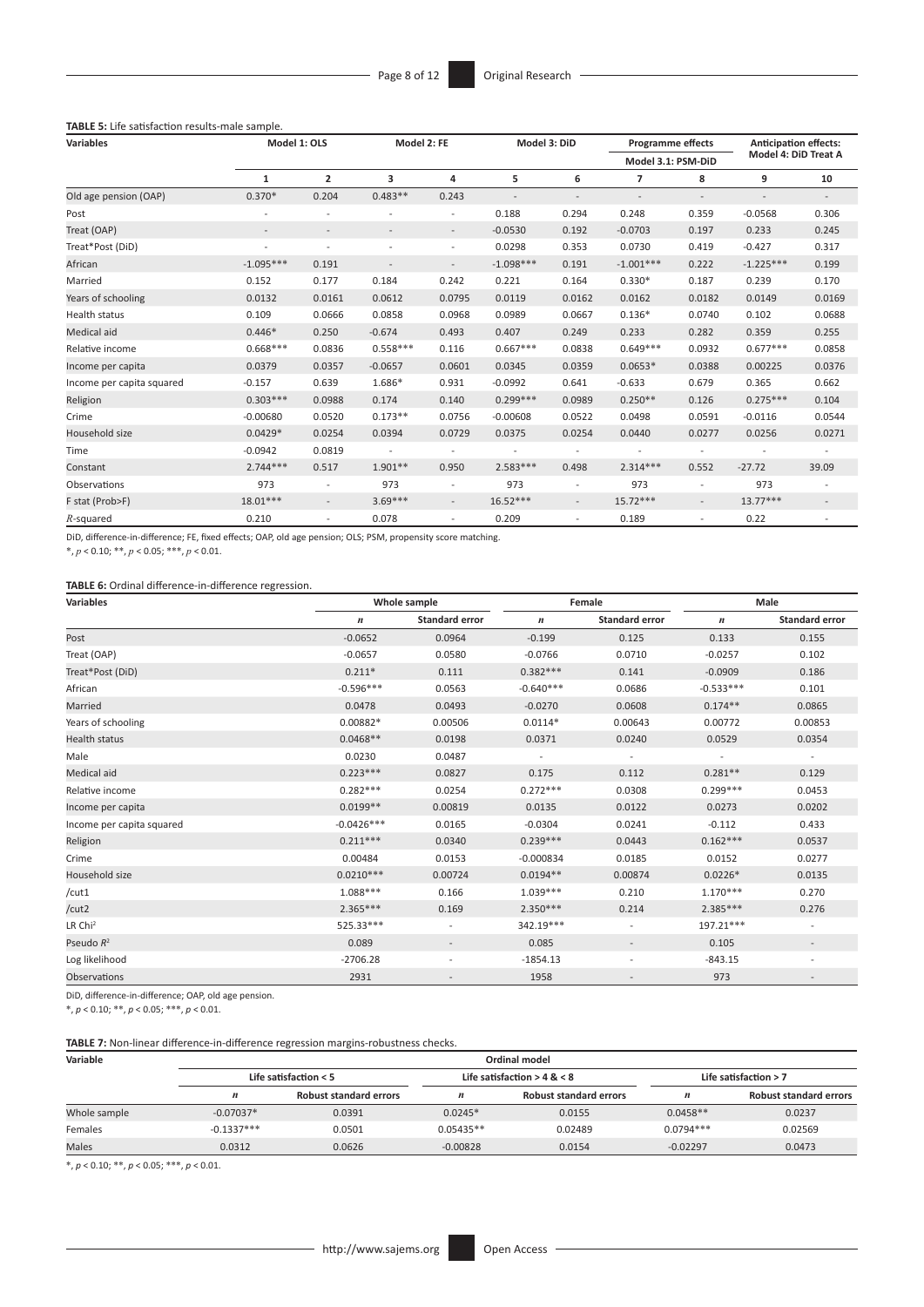There is a significant amount of literature (Salinas-Rodríguez et al. 2014) which suggests that elderly persons who are close in age to meeting the criteria for receiving OAP might modify their behaviour in anticipation of the income. This extra source of bias could influence the magnitude of the estimates. To test for anticipatory effects, Model 4 estimates the DiD regression with treatment group (*Treat A*) consisting of individuals who are between the ages of 55 and 59 years who qualify for OAP based on the income criteria. If anticipation effects are present in the model, we would expect to have positive and statistically significant coefficient for *Treat*\**Post* in Model 4. Results are shown in the last column of Tables 3–5. The statistically insignificant coefficient for all our samples indicates that there are no changes in behaviour due to an expectation of receiving the gran.

### **Robustness checks**

We further present non-linear ordinal regression DiD results as robustness check (Table 6). In order to undertake the ordinal regression model, the dependent variable is life satisfaction with categories ranging from 1 to 10 which we collapse into three categories. The variable equals 1 (not satisfied) for all life satisfaction responses less than 5, equals 2 (satisfied) for responses 5–7 and equals 3 if the life satisfaction rating is greater than 7. The magnitude of the interaction effect (*Treat*\**Post*) in non-linear models does not equal the marginal effect of the interaction term in linear models (Ai & Norton 2003). Therefore, in order to assess the impact of OAP we estimate the contrasting predictive margins following Puhani (2008). Table 7 represents estimates derived from the ordinal DiD models. The results are consistent with the linear DiD estimates in Tables 3–5, that while OAP is seen to impact positively on the subjective well-being of elderly people as a whole, the impact is seen to be higher and significant for women while it is insignificant for men.

The results confirm that receiving OAP increases subjective well-being for women and not for men. These results support the findings by Grogan and Summerfield (2019) in the Russian context where OAP was found to increase the wellbeing of women, but not men. The gendered results reflect the societal gender stereotypes where the men derive their worth through their workplace related identity. Women, on the other hand, are able to derive increased life satisfaction through the OAP which gives them an opportunity to increase engagement in household roles of caring for the other family members, especially grandchildren (Case & Menendez 2007; Duflo 2003; Moller 1996).

# **Conclusion**

Although the desired policy outcome of social grants in South Africa – including the OAP – has been to redistribute income to the elderly poor and reduce income inequality, its role in life satisfaction has either been equated to or neglected in favour of economic well-being. This article, therefore, investigated the relationship and measured the magnitude of the impact that the OAP grant has on subjective well-being of the elderly in South Africa. This study employed various models in increasing degrees of sophistication to ascertain the impact of OAP. Results from these models established that receiving the grant positively and significantly contributes to an individual's happiness and is critical for these vulnerable groups without which they might not be able to survive. A minimum amount of income contributes significantly to happiness, irrespective of its source. There is no anticipation effect observed and OAP does not contribute more to well-being as compared to other sources of income. Therefore, for those without other means of income OAP is critical in uplifting their well-being. Old age pension can therefore be said to be an equaliser of well-being among the elderly. The increased well-being can be attributed to improved consumption and also to empowerment through increased participation of the OAP recipient in daily household decision-making and contributing to community development (Burns, Keswell & Leibbrandt 2008; Case & Menendez 2007). These implied empowerment effects translate into a feeling of worthiness especially relating to children and grandchildren who may still be heavily reliant on them (Duflo 2000).

A gender specific analysis brings out the differences in impact of OAP between men and women. Women are seen to improve their well-being substantially as a result of pensions compared to men. Our findings support the similar results achieved by Grogan and Summerfield (2019) in the Russian context. The gender difference in the impact of OAP is as anticipated as the use and meaning of pensions, as with access to and control over other economic resources, is likely to be gendered (Maitra & Ray 2003; Posel et al. 2006). Since men are more likely to have income prior to pension receipt, and their pensions do less for household members' health and well-being (Case & Deaton 1998; Duflo 2003), the well-being impact of pension to men is not as high as for women. Our study shows that both men and women did not record any significant improvement in their well-being due to the anticipatory effect of OAP. Our findings, together with Ranchhod (2006), show that OAP significantly reduces labour supply, raises the question whether equalising the qualifying age for OAP across genders finalised in 2010 is yielding benefit in terms of improving subjective wellbeing in South Africa.

# **Acknowledgements**

### **Competing interests**

The authors have declared that no competing interest exist.

### **Author's contributions**

This study was initiated as the master's research report of M.N.E. under the supervision of U.K. Subsequently for the purpose of journal submission U.K. undertook an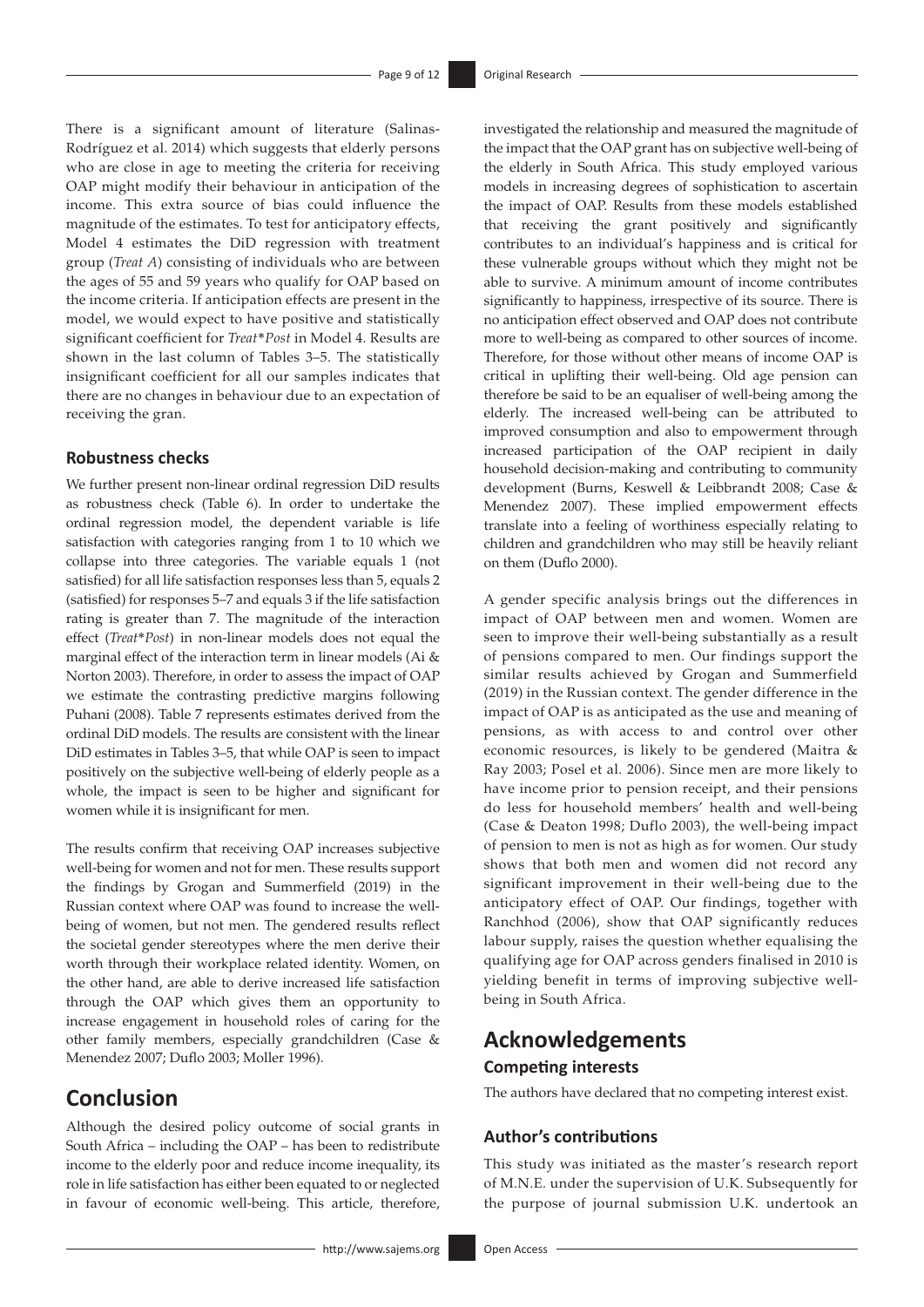extension of analysis and brought in the gender perspective of the study. Hence while both authors have contributed in equal measure towards this manuscript, it can be summarised that U.K. gave guidance and direction to M.N.E.

### **Funding information**

This research received no specific grant from any funding agency in the public, commercial, or not-for-profit sectors.

#### **Data availability statement**

Data sharing is not applicable to this article as no new data were created or analysed in this study.

#### **Disclaimer**

Both authors would like to be clear that the views expressed in the submitted article our own and not an official position of any institution.

# **References**

- Ai, C. & Norton, E.C., 2003, 'Interaction terms in logit and probit models', *Economics Letters* 80(1), 123–129. [https://doi.org/10.1016/S0165-1765\(03\)00032-6](https://doi.org/10.1016/S0165-1765(03)00032-6)
- Blanchflower, D.G. & Oswald, A.J., 2004, 'Wellbeing over time in Britain and the USA', *Journal of Public Economics* 88(7/8), 1359–1386. [https://doi.org/10.1016/S0047-](https://doi.org/10.1016/S0047-2727(02)00168-8) [2727\(02\)00168-8](https://doi.org/10.1016/S0047-2727(02)00168-8)
- Botha, F. & Booysen, F., 2013, 'The gold of one's ring is not far more precious than the gold of one's heart: Reported life satisfaction among married and cohabitating South African adults', *Journal of Happiness Studies* 14(2), 433–456. [https://doi.](https://doi.org/10.1007/s10902-012-9337-3) [org/10.1007/s10902-012-9337-3](https://doi.org/10.1007/s10902-012-9337-3)
- Botha, F. & Booysen, F., 2014, 'Family functioning and life satisfaction and happiness in South African households', *Social Indicators Research* 119(1), 163–182. [https://](https://doi.org/10.1007/s11205-013-0485-6) [doi.org/10.1007/s11205-013-0485-6](https://doi.org/10.1007/s11205-013-0485-6)
- Burns, J., Keswell, M. & Leibbrandt, M., 2005, 'Social assistance, gender, and the aged in South Africa', *Feminist Economics* 11(2), 103–115. [https://doi.](https://doi.org/10.1080/13545700500115944) [org/10.1080/13545700500115944](https://doi.org/10.1080/13545700500115944)
- Case, A. & Deaton, A., 1998, 'Large transfer to the elderly in South Africa', *The Economic Journal* 108(450), 1330–1361.<https://doi.org/10.1111/1468-0297.00345>
- Case, A. & Menendez, A., 2007, 'Does money empower the elderly? Evidence from the Agincourt demographic surveillance site, South Africa1', *Scandinavian Journal of Public Health, 35*(69\_suppl), 157-164. [https://doi.org/10.1080](https://doi.org/10.1080%2F14034950701355445)% [2F14034950701355445](https://doi.org/10.1080%2F14034950701355445)
- Chinhema, M., Brophy, T., Brown, M., Leibbrandt, M., Mlatsheni, C. & Ingrid, W., 2016, *National income dynamics study panel user manual*, SALDRU, viewed 20 November 2018, from [https://www.nids.uct.ac.za/images/documents/](https://www.nids.uct.ac.za/images/documents/wave4/20170227-NIDS-W4PanelUserManual-V1.1.pdf) [wave4/20170227-NIDS-W4PanelUserManual-V1.1.pdf](https://www.nids.uct.ac.za/images/documents/wave4/20170227-NIDS-W4PanelUserManual-V1.1.pdf).
- Clark, A. & Lelkes, O., 2005, *Deliver us from evil: Religion as insurance*, PSE, Paris.
- Díaz-Venegas, C., Sáenz, J.L. & Wong, R., 2017, 'Family size and old-age wellbeing: Effects of the fertility transition in Mexico', *Ageing and Society* 37(3), 495–516. <https://doi.org/10.1017/S0144686X15001221>
- Duflo, E., 2000, 'Child health and household resources in South Africa: Evidence from the old age pension program', *The American Economic Review* 90(2), 393–398. <https://doi.org/10.1257/aer.90.2.393>
- Duflo, E., 2003, 'Grandmothers and granddaughters: Old-age pension and intra-household allocation in South Africa', *World Bank Economic Review* 17(1), 1–25. <https://doi.org/10.1093/wber/lhg013>
- Ebrahim, A., Botha, F. & Snowball, J., 2013, 'Determinants of life satisfaction among race groups in South Africa', *Development Southern Africa* 30(2), 168–185. <https://doi.org/10.1080/0376835X.2013.797227>
- Gerdtham, U., & Johannesson, M., 2001, 'The Relationship between Happiness, Health, and Socioeconomic Factors: Results Based on Swedish Micro Data', *Journal of Socio-Economics*, 30, 553-557. [https://doi.org/10.1016/S1053-5357\(01\)00118-4](https://doi.org/10.1016/S1053-5357(01)00118-4)
- Grogan, L. & Summerfield, F., 2019, 'Government Transfers, Work, and Wellbeing: Evidence from the Russian Old-Age Pension', *Journal of Population Economics*, *32*(4), 1247-1292. <https://doi.org/10.1007/s00148-018-0726-8>
- Hayo, B., 2004, 'Happiness in Eastern Europe', Marburger volkswirtschaftliche Beiträge, 12/2004, Univ., Fachbereich Wirtschaftswiss., Marburg
- Herrera, J., Razafindrakoto, M., & Roubaud, F., 2006, 'The Determinants of Subjective Poverty: A Comparative Analysis in Madagascar and Peru', DIAL (Développement, Institutions & Analyses de Long terme). No DT/2006/01, Paris France.
- Hinks, T. & Gruen, C., 2007, 'What is the structure of South African happiness equations? Evidence from quality of life surveys', *Social Indicators Research* 82(2), 311–336.<https://doi.org/10.1007/s11205-006-9036-8>
- Inkeles, A., 1960, 'Industrial man: The relation of status of experience perception, and value', *American Journal of Sociology* 66, 1–31.
- Kahneman, D., Krueger, A.B., Schkade, D., Schwarz, N. & Stone, A.A., 2006, 'Would you be happier if you were richer? A focusing illusion', *Science* 312(5782), 1908–1910. <https://doi.org/10.1126/science.1129688>
- Kannemeyer, C., 2016, 'Subjective wellbeing: Adult South Africans' life satisfaction (2008-2014)', *SALDRU Working Paper*, No. 177, p. 5, SALDRU, University of Cape Town, Cape Town.
- Knight, J., Song, L. & Gunatilaka, R., 2009, 'Subjective wellbeing and its determinants in rural China', *China Economic Review* 20(4), 635–649. [https://doi.org/10.1016/j.](https://doi.org/10.1016/j.chieco.2008.09.003) [chieco.2008.09.003](https://doi.org/10.1016/j.chieco.2008.09.003)
- Kollamparambil, U., 2019, 'Happiness, happiness inequality and income dynamics in South Africa**'**, *Journal of Happiness Studies*, 20(105), 1-22 [https://doi.org/10.1007/](https://doi.org/10.1007/s10902-019-00075-0) [s10902-019-00075-0](https://doi.org/10.1007/s10902-019-00075-0)
- Legido-Quigley, H., 2003, 'The South African old age pension: Exploring the role on poverty alleviation in households affected by HIV/AIDS', *A paper presented at the 4th International Research Conference on Social Security*, Antwerp, 5–7 May 2003.
- Leibbrandt, M., Woolard, I. & de Villiers, L., 2009, *Methodology: Report on NIDS wave 1*, University of Cape Town, Cape Town.
- Maitra, P. & Ray, R., 2003, 'The effect of transfers on household expenditure patterns and poverty in South Africa', *Journal of Development Economics* 71(1), 23–49. [https://doi.org/10.1016/S0304-3878\(02\)00132-3](https://doi.org/10.1016/S0304-3878(02)00132-3)
- Malde, B., Scott, M. & Vera-Hernández, M., 2015, Extended family networks and<br>household wellbeing: Evidence from Malawi, Evaluating development policy at<br>IFS, The Institute for Fiscal Studies, London, viewed 20 November 20 [https://www.ifs.org.uk/uploads/publications/research](https://www.ifs.org.uk/uploads/publications/research%20summaries/family_networks.pdf)%20summaries/family\_ [networks.pdf](https://www.ifs.org.uk/uploads/publications/research%20summaries/family_networks.pdf).
- Meisenberg, G. & Woodley, M.A., 2015, 'Gender differences in subjective wellb and their relationships with gender equality', *Journal of Happiness Studies* 16(6), 1539–1555.<https://doi.org/10.1007/s10902-014-9577-5>
- Moller, V., 1996, 'My family eat this money too: Pension sharing and self-respect among Zulu grandmothers', *Southern African Journal of Gerontology* 5(2), 9–19. <https://doi.org/10.21504/sajg.v5i2.97>
- Moller, V., 1998, 'Quality of life in South Africa: Post-apartheid trends', *Social Indicators Research* 43(1/2), 27–68. <https://doi.org/10.1023/A>:1006828608870
- Munthree, C. & Maharaj, P., 2010, 'Growing old in the era of a high prevalence of HIV/ AIDS: The impact of AIDS on older men and women in KwaZulu-Natal, South Africa', *Research on Aging* 32(2), 155–174. [https://doi.org/10.1177/0164027510361829](https://doi.org/10.1177/016402​7510361829)
- Mulcahy, K. & Kollamparambil, U., 2016, 'The impact of rural-urban migration on subjective wellbeing in South Africa', *The Journal of Development Studies, Taylor & Francis Journals* 52(9), 1357–1371.<https://doi.org/10.1080/00220388.2016.1171844>
- Myers, D.G., 1999, 'Close relationship and quality of life', in D. Kahneman, E. Diener & N. Schwarz (eds.), *Wellbeing: The foundations of hedonic psychology*, pp. 374–391, Russel Sage Foundation, New York.
- Ogunmefun, C., Gilbert, L. & Schatz, E., 2011, 'Older female caregivers and HIV/AIDSrelated secondary stigma in rural South Africa', *Journal of Cross-Cultural Gerontology* 26(1), 85–102. <https://doi.org/10.1007/s10823-010-9129-3>
- Ortiz-Ospina, E. & Roser, M., 2019, *Happiness and life satisfaction*, viewed 20November 2018, from [https://ourworldindata.org/happiness-and-life-satisfaction'](https://ourworldindata.org/happiness-and-life-satisfaction’).
- Pischke, J., 2005, *Empirical methods in applied economics*, Lecture notes, viewed 20 November 2018, from [https://econ.lse.ac.uk/staff/spischke/ec524/evaluation3.pdf.](https://econ.lse.ac.uk/staff/spischke/ec524/evaluation3.pdf)
- Powdthavee, N., 2005, 'Unhappiness and crime: Evidence from South Africa', *Economica* 72(287), 531–547.<https://doi.org/10.1111/j.0013-0427.2005.00429.x>
- Posel, D. & Casale, D., 2011, 'Relative standing and subjective wellbeing in South Africa: The role of perceptions, expectations and income mobility', *Social Indicators Research* 104(2), 195–223.<https://doi.org/10.1007/s11205-010-9740-2>
- Posel, D., Fairburn, J.A. & Lund, F., 2006, 'Labour migration and households: A reconsideration of the effects of the social pension on labour supply in South Africa', *Economic Modelling* 23(5), 836–853. [https://doi.org/10.1016/j.](https://doi.org/10.1016/j.econmod.2005.10.010) [econmod.2005.10.010](https://doi.org/10.1016/j.econmod.2005.10.010)
- Puhani, P.A., 2008, 'The Treatment Effect, the Cross Difference, and the Interaction Term in Non-Linear "Difference-in-Differences"', Models Discussion Paper Series: Forschungsinstitut zur Zukunft der Arbeit. *Institute for the Study of Labor*  (*April 2008*), viewed 09 August 2011, from<http://ftp.iza.org/dp3478.pdf>
- Ranchhod, V., 2006, 'The effect of the South African old age pension on labour supply of the elderly', *South African Journal of Economics* 74(4), 725–744.
- Ravallion, M. & Lokshin, M., 1999, *Subjective economic welfare (English)*, Policy, Research working paper no. WPS 2106, World Bank, Washington, DC, viewed n.d., from [http://documents.worldbank.org/curated/en/996191468757792826/pdf/](http://documents.worldbank.org/curated/en/996191468757792826/pdf/multi-page.pdf) [multi-page.pdf.](http://documents.worldbank.org/curated/en/996191468757792826/pdf/multi-page.pdf)
- Southern Africa Labour and Development Research Unit (SALDRU), 2016, 'National income dynamics study: Waves 4, 3, 2, 1', Southern Africa Labour-Development Research Unit, University of Cape Town, Cape Town.
- Salinas-Rodríguez, A., Torres-Pereda, M.D.P., Manrique-Espinoza, B., Moreno-Tamayo, K. & Téllez-Rojo Solís, M.M., 2014, 'Impact of the non-contributory social pension program 70 y ma´s on older adults' mental wellbeing', *PLoS ONE* 9(11), e113085. <https://doi.org/10.1371/journal.pone.0113085>
- South African Social Security Agency (SASSA), 2017, 'You and your grants 2016/2017', South African Social Security Agency, Pretoria.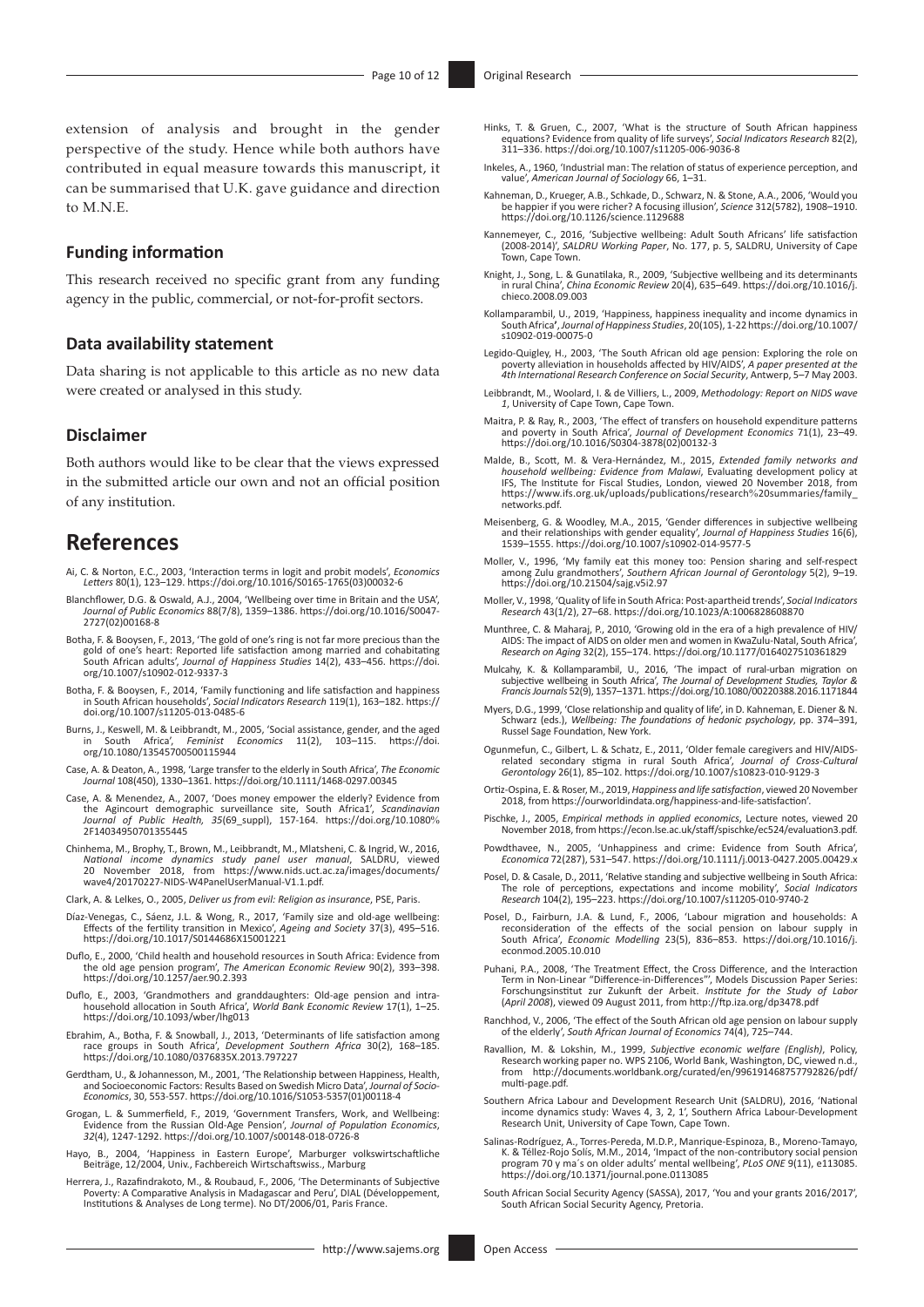- Schatz, E., Gomez-Olive, X., Ralston, M., Menken, J. & Tollman, S., 2012, 'The impact of pensions on health and wellbeing in rural South Africa: Does gender matter?', *Social Science and Medicine* 75(10), 1864–1873. [https://doi.org/10.1016/j.](https://doi.org/10.1016/j.socscimed.2012.07.004) [socscimed.2012.07.004](https://doi.org/10.1016/j.socscimed.2012.07.004)
- Schatz, E. & Ogunmefun, C., 2007, 'Caring and contributing: The role of older women in multi-generational households in the HIV/AIDS era', *World Development* 35(8), 1390–1403.<https://doi.org/10.1016/j.worlddev.2007.04.004>
- Shin, I., 2018, 'Could pension system make us happier?', *Cogent Economics & Finance*, 6(1),1452342.<https://doi.org.10.1080/23322039.2018.1452342>
- Sienaert, A., 2008, 'The labour supply effects of the South African state old age pension: Theory, evidence and implications', *A Southern Africa Labour and Development Research Unit Working Paper*, No. 20, SALDRU, University of Cape Town, Cape Town.
- Ståhlberg, A.C., Kruse, A. & Sundén A., 2005, 'Pension design and gender: Analyses of developed and developing countries', *Gender Issues* 22(3), 6–45. [https://doi.](https://doi.org/10.1007/s12147-005-0018-y) [org/10.1007/s12147-005-0018-y](https://doi.org/10.1007/s12147-005-0018-y)
- Throop, R., 2011, 'The effects of health and marital support on subjective wellbeing in<br>the midlife and old age', Master's thesis, University of Michigan, MI, viewed<br>20 November 2018, from https://deepblue.lib.umich.edu/bi
- Ulloa, L.B.F., Moller, V. & Sousa-Poza, A., 2013, 'How does subjective wellbeing evolve with age? A literature review', *Population Ageing* 6(3), 227–246. [https://doi.](https://doi.org/10.1007/s12062-013-9085-0) [org/10.1007/s12062-013-9085-0](https://doi.org/10.1007/s12062-013-9085-0)
- Wapenaar, K. & Kollamparambil, U., 2019 'Piped water access, child health and the complementary role of education: Panel data evidence from South Africa', *Journal of Development Studies*. 55(6), 1182-1200. [https://doi.org/10.1080/00220388.20](https://doi.org/10.1080/00220388.2018.1487056) [18.1487056](https://doi.org/10.1080/00220388.2018.1487056)
- White, H. & Sabarwal, S., 2014, *Quasi-experimental design and methods, methodological briefs: Impact evaluation* 8, UNICEF Office of Research, Florence.
- Woolard. I, Leibbrandt, M., 2010, 'The Evolution and Impact of Unconditional Cash Transfers in South Africa', A Southern Africa Labour and Development Research Unit Working Paper Number 51: SALDRU, University of Cape Town, Cape Town.
- Woolridge, J., 2012, 'Difference-in-differences estimation', Lecture notes 10, Michigan State University, Michigan, USA, viewed 20 November 2018, from [https://www.](https://www.nber.org/WNE/lect_10_diffindiffs.pdf) [nber.org/WNE/lect\\_10\\_diffindiffs.pdf.](https://www.nber.org/WNE/lect_10_diffindiffs.pdf)
- Wu, H.F. & Tam, T., 2015, 'Economic development and socioeconomic inequality of wellbeing: A cross-sectional time-series analysis of urban China, 2003-2011', *Social Indicators Research* 124(2), 401–425. [https://doi.org/10.1007/s11205-014-](https://doi.org/10.1007/s11205-014-0803-7) [0803-7](https://doi.org/10.1007/s11205-014-0803-7)

Appendix starts on the next page  $\rightarrow$